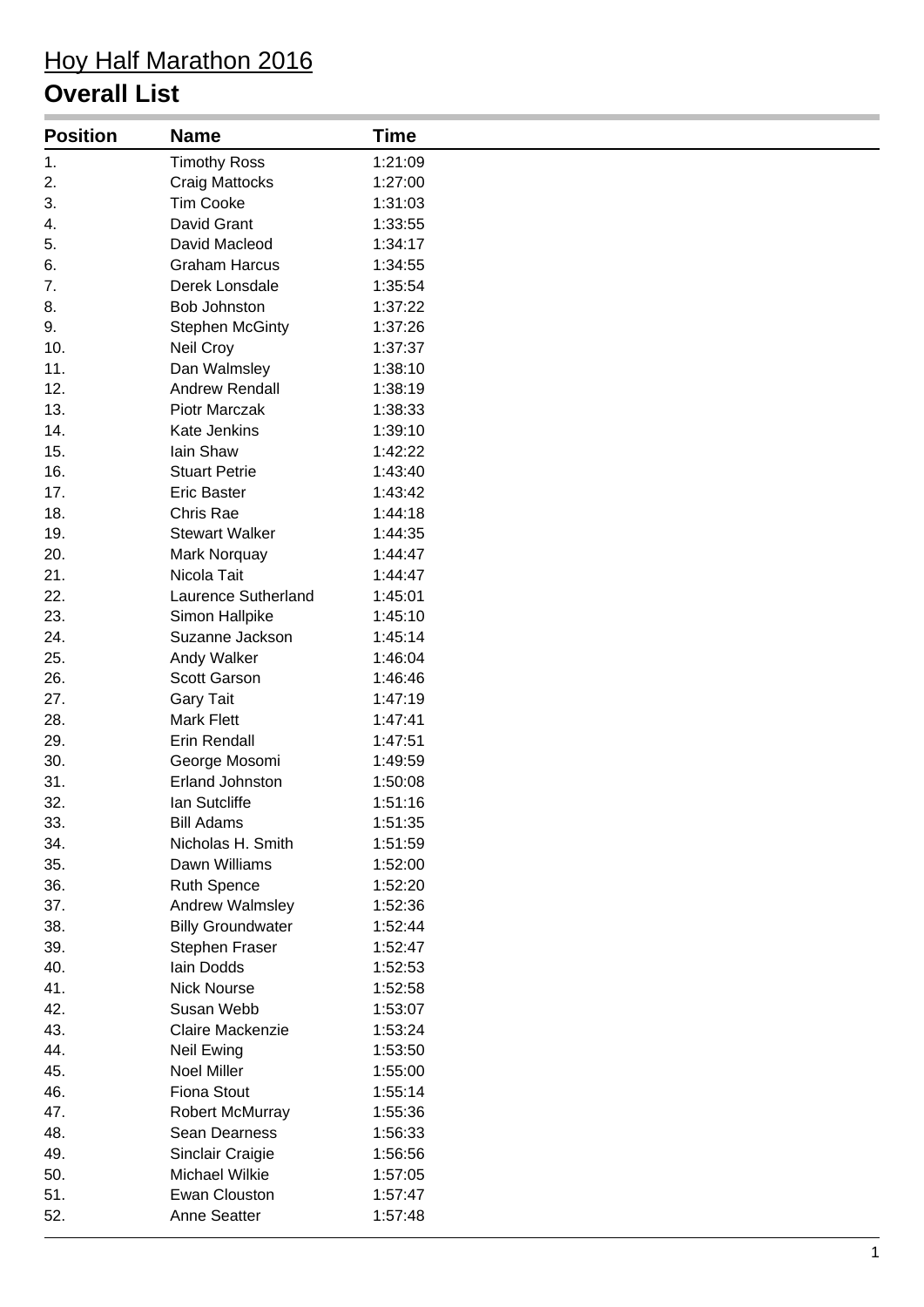# Hoy Half Marathon 2016

### **Overall List**

| <b>Position</b> | <b>Name</b>               | <b>Time</b> |
|-----------------|---------------------------|-------------|
| 53.             | <b>Fraser Grieve</b>      | 1:57:48     |
| 54.             | Hugh Mackenzie            | 1:58:27     |
| 55.             | <b>Neil McCartney</b>     | 1:59:38     |
| 56.             | <b>Martine Hughes</b>     | 1:59:57     |
| 57.             | <b>Kieran Simants</b>     | 2:00:34     |
| 58.             | Amy Stevens               | 2:03:29     |
| 59.             | Michelle Green            | 2:04:03     |
| 60.             | Peter MacDonald           | 2:04:08     |
| 61.             | Christopher Webb          | 2:04:27     |
| 62.             | Matt White                | 2:04:59     |
| 63.             | Ruth Hagan                | 2:05:09     |
| 64.             | <b>Gavin Steel</b>        | 2:05:12     |
| 65.             | <b>Wendy Copage</b>       | 2:05:38     |
| 66.             | Marjory Hamilton          | 2:06:44     |
| 67.             | Eilidh Cole               | 2:06:57     |
| 68.             | Evelyn Grant              | 2:08:34     |
| 69.             | Lorna Leslie              | 2:08:35     |
| 70.             | Hannah Wick               | 2:08:35     |
| 71.             | Sue Rogers                | 2:10:23     |
| 72.             | <b>Michael Mitchell</b>   | 2:10:45     |
| 73.             | Keith Foubister           | 2:11:55     |
| 74.             | Andrew Brown              | 2:11:59     |
| 75.             | <b>Richard Darbyshire</b> | 2:12:07     |
| 76.             | Fiona Moar                | 2:12:22     |
| 77.             | Kirsten Glue              | 2:13:38     |
| 78.             | Kirsteen Stewart          | 2:14:09     |
| 79.             | <b>Lindsey Fallow</b>     | 2:14:38     |
| 80.             | <b>Stuart Allison</b>     | 2:14:41     |
| 81.             | Lynn Steele               | 2:16:00     |
| 82.             | <b>Stuart Woodrow</b>     | 2:17:15     |
| 83.             | Amy Houston               | 2:17:53     |
| 84.             | Yvonne Brennan            | 2:18:11     |
| 85.             | Siobhan Miller            | 2:20:02     |
| 86.             | Julia Forman              | 2:20:53     |
| 87.             | Hannah Marsden            | 2:20:53     |
| 88.             | James Leask               | 2:22:33     |
| 89.             | Victoria Clouston         | 2:22:42     |
| 90.             | Jennifer Groundwater      | 2:23:13     |
| 91.             | David Mclaughlin          | 2:23:14     |
| 92.             | Fiona Mckinney            | 2:24:27     |
| 93.             | Nicola Kenyon             | 2:26:52     |
| 94.             | Ingrid Austin             | 2:27:00     |
| 95.             | Robert Peterson           | 2:27:26     |
| 96.             | Sandra Henry              | 2:27:50     |
| 97.             | Rowan Hodgson             | 2:29:14     |
| 98.             | <b>Heather Leisk</b>      | 2:29:14     |
| 99.             | Ian Purnell               | 2:29:25     |
| 100.            | <b>Richard Scott</b>      | 2:29:34     |
| 101.            | Marie Montgomery          | 2:30:15     |
| 102.            | <b>Annabel Bews</b>       | 2:31:30     |
| 103.            | Hannah Thomson            | 2:32:31     |
| 104.            | Mary Maley                | 2:36:40     |